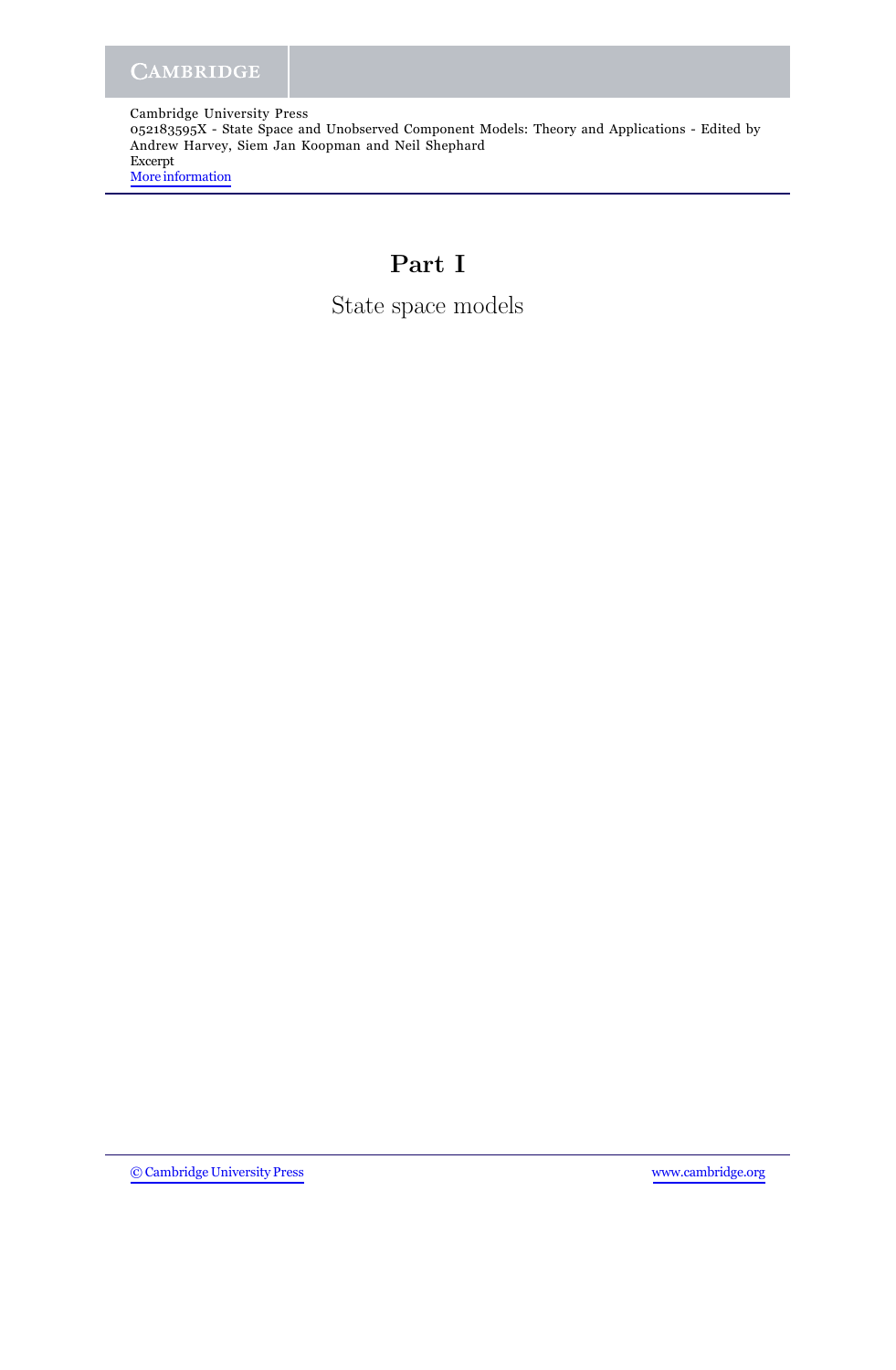052183595X - State Space and Unobserved Component Models: Theory and Applications - Edited by Andrew Harvey, Siem Jan Koopman and Neil Shephard Excerpt [More information](http://www.cambridge.org/052183595X)

## **1**

## Introduction to state space time series analysis

James Durbin

Department of Statistics, London School of Economics and Political Science

### **Abstract**

The paper presents a broad general review of the state space approach to time series analysis. It begins with an introduction to the linear Gaussian state space model. Applications to problems in practical time series analysis are considered. The state space approach is briefly compared with the Box– Jenkins approach. The Kalman filter and smoother and the simulation smoother are described. Missing observations, forecasting and initialisation are considered. A representation of a multivariate series as a univariate series is displayed. The construction and maximisation of the likelihood function are discussed. An application to real data is presented. The treatment is extended to non-Gaussian and nonlinear state space models. A simulation technique based on importance sampling is described for analysing these models. The use of antithetic variables in the simulation is considered. Bayesian analysis of the models is developed based on an extension of the importance sampling technique. Classical and Bayesian methods are applied to a real time series.

State Space and Unobserved Component Models: Theory and Applications, eds. Andrew C. Harvey, Siem Jan Koopman and Neil Shephard. Published by Cambridge University Press.  $\oslash$  Cambridge University Press 2004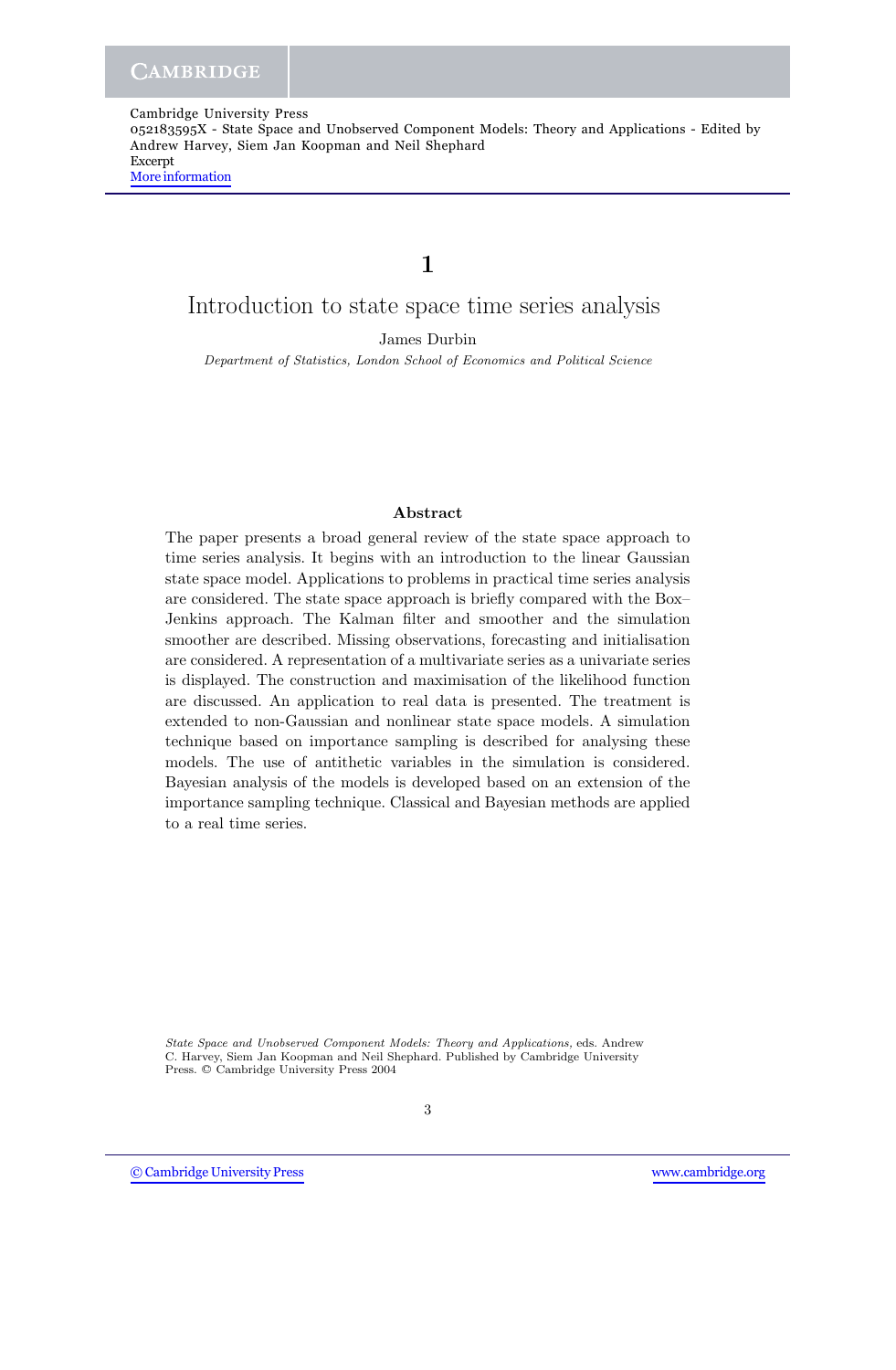052183595X - State Space and Unobserved Component Models: Theory and Applications - Edited by Andrew Harvey, Siem Jan Koopman and Neil Shephard Excerpt

[More information](http://www.cambridge.org/052183595X)

#### 4 *James Durbin*

### **1.1 Introduction to state space models**

## *1.1.1 Basic ideas*

The organisers have asked me to provide a broad, general introduction to state space time series analysis. In the pursuit of this objective I will try to make the exposition understandable for those who have relatively little prior knowledge of the subject, while at the same time including some results of recent research. My starting point is the claim that state space models provide an effective basis for practical time series analysis in a wide range of fields including statistics, econometrics and engineering.

I will base my exposition on the recent book by Durbin and Koopman (2001), referred to from now on as the DK book, which provides a comprehensive treatment of the subject. Readers may wish to refer to the website http://www.ssfpack.com/dkbook/ for further information about the book. Other books that provide treatments of state space models and techniques include Harvey (1989), West and Harrison (1997), Kitagawa and Gersch (1996) and Kim and Nelson (1999). More general books on time series analysis with substantial treatments of state space methods are, for example, Brockwell and Davis (1987), Hamilton (1994) and Shumway and Stoffer  $(2000).$ 

I will begin with a particular example that I will use to introduce the basic ideas that underlie state space time series analysis. This refers to logged monthly numbers of car drivers who were killed or seriously injured in road accidents in Great Britain, 1969–84. These data come from a study by Andrew Harvey and me, undertaken on behalf of the British Department of Transport, regarding the effect on road casualties of the seat belt law that was introduced in February 1983; for details see Durbin and Harvey (1985) and Harvey and Durbin (1986).

Inspection of Figure 1.1 reveals that the series is made up of a trend which initially is increasing, then decreases and subsequently flattens out, plus a seasonal effect which is high in the winter and low in the summer, together with a sudden drop in early 1983 seemingly due to the introduction of the seat belt law. Other features that could be present, though they are not apparent from visual inspection, include cycles and regression effects due to the influence of such factors as the price of petrol, weather variations and traffic density. Thus we arrive at the following model:

$$
y_t = \mu_t + \gamma_t + c_t + r_t + i_t + \varepsilon_t, \tag{1.1}
$$

where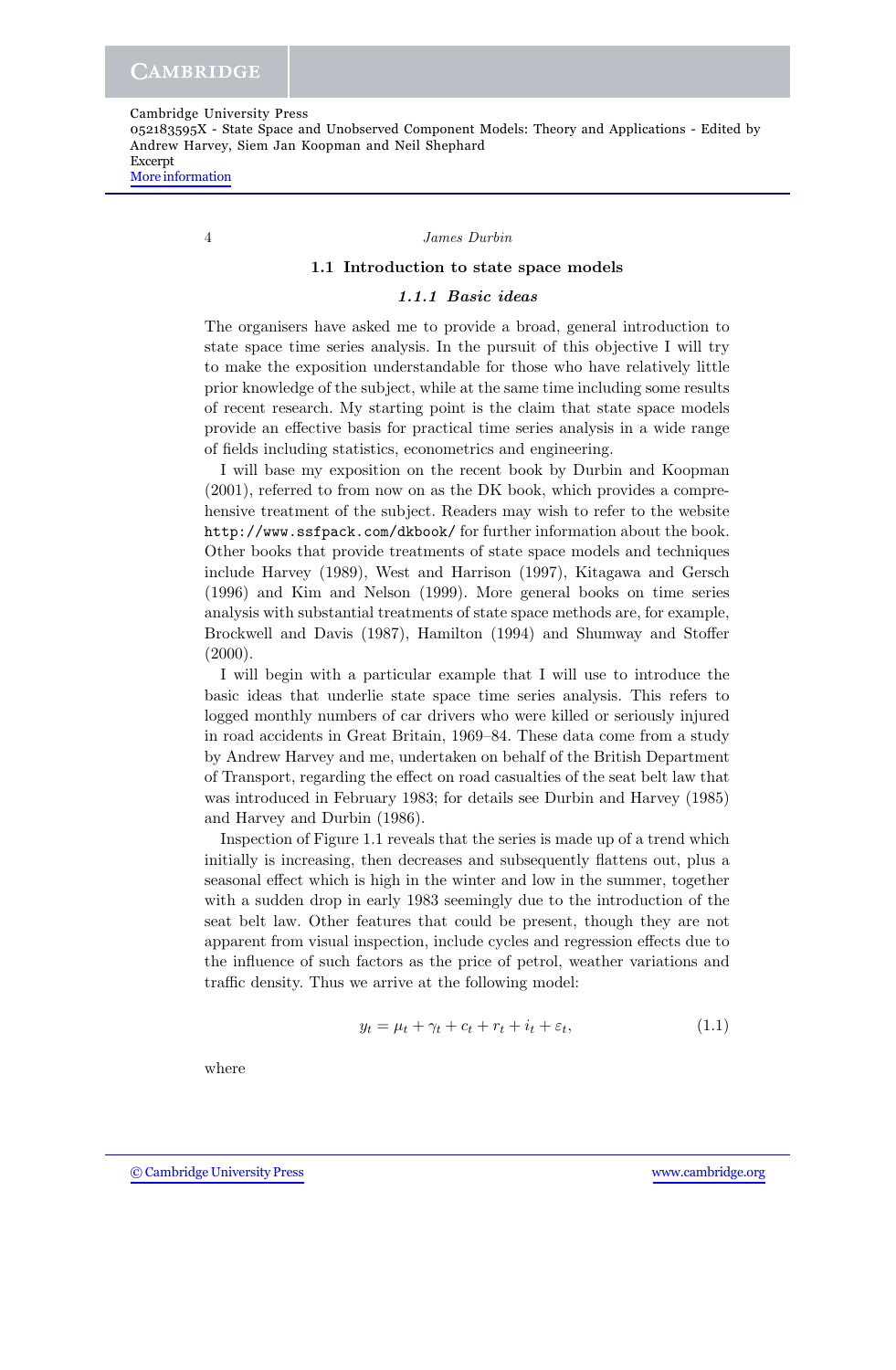Cambridge University Press 052183595X - State Space and Unobserved Component Models: Theory and Applications - Edited by Andrew Harvey, Siem Jan Koopman and Neil Shephard Excerpt [More information](http://www.cambridge.org/052183595X)



Fig. 1.1. Monthly numbers (logged) of car drivers who were killed or seriously injured in road accidents in Great Britain.

In the state space approach we construct submodels designed to model the behaviour of each component such as trend, seasonal, etc. separately and we put these submodels together to form a single matrix model called a *state space model*. The model used by Harvey and Durbin for the analysis of the data of Figure 1.1 included all the components of  $(1.1)$  except  $c_t$ ; some of the results of their analysis will be presented later.

## *1.1.2 Special cases of the basic model*

We consider the following two special cases.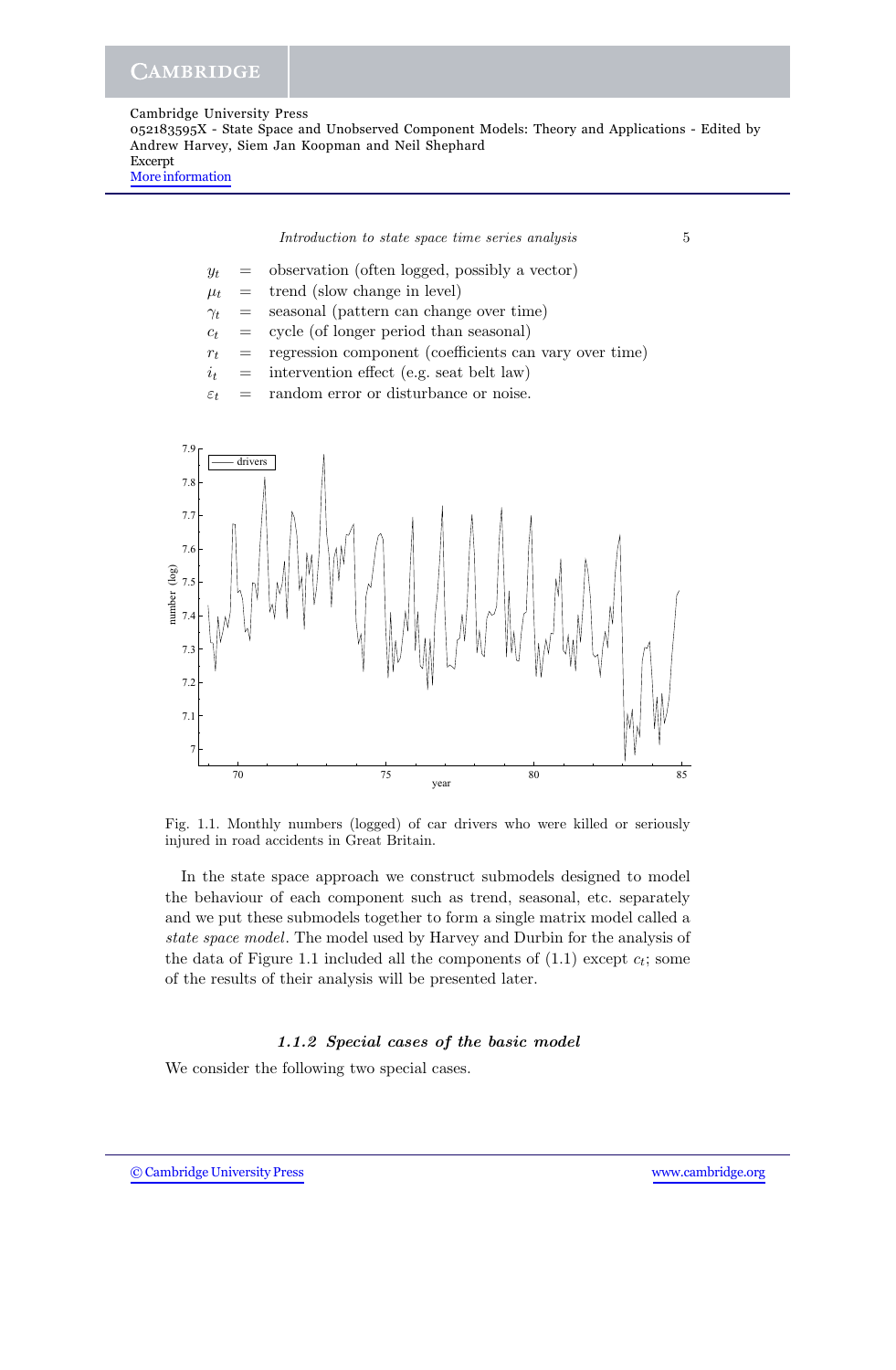052183595X - State Space and Unobserved Component Models: Theory and Applications - Edited by Andrew Harvey, Siem Jan Koopman and Neil Shephard Excerpt

[More information](http://www.cambridge.org/052183595X)

#### 6 *James Durbin*

### *1.1.2.1 The local level model*

This is specified by

$$
y_t = \mu_t + \varepsilon_t, \quad \varepsilon_t \sim N(0, \sigma_{\varepsilon}^2), \n\mu_{t+1} = \mu_t + \eta_t, \quad \eta_t \sim N(0, \sigma_{\eta}^2),
$$
\n(1.2)

for  $t = 1, \ldots, n$ , where the  $\varepsilon_t$ s and  $\eta_t$ s are all mutually independent and are also independent of  $\mu_1$ .

The objective of this model is to represent a series with no trend or seasonal whose level  $\mu_t$  is allowed to vary over time. The second equation of the model is a *random walk*; random walks are basic elements in many state space time series models. Although it is simple, the local level model is not an artificial model and it provides the basis for the treatment of important series in practice. It is employed to explain the ideas underlying state space time series analysis in an elementary way in Chapter 2 of the DK book. The properties of time series that are generated by a local level model are studied in detail in Harvey (1989).

#### *1.1.2.2 The local linear trend model*

This is specified by

$$
y_t = \mu_t + \varepsilon_t, \qquad \varepsilon_t \sim N(0, \sigma_{\varepsilon}^2), \n\mu_{t+1} = \mu_t + \nu_t + \xi_t, \qquad \xi_t \sim N(0, \sigma_{\varepsilon}^2), \n\nu_{t+1} = \nu_t + \zeta_t, \qquad \zeta_t \sim N(0, \sigma_{\zeta}^2).
$$
\n(1.3)

This extends the local level model to the case where there is a trend with a slope  $\nu_t$  where both level and slope are allowed to vary over time. It is worth noting that when both  $\xi_t$  and  $\zeta_t$  are zero, the model reduces to the classical linear trend plus noise model,  $y_t = \alpha + \beta t$  + error. It is sometimes useful to smooth the trend by putting  $\xi_t = 0$  in (1.3). Details of the model and its extensions to the general class of structural time series models are given in the DK book Section 3.2 and in Harvey (1989).

The matrix form of the local linear trend model is

$$
y_t = (1 \ 0) \begin{pmatrix} \mu_t \\ \nu_t \end{pmatrix} + \varepsilon_t,
$$

$$
\begin{pmatrix} \mu_{t+1} \\ \nu_{t+1} \end{pmatrix} = \begin{pmatrix} 1 & 1 \\ 0 & 1 \end{pmatrix} \begin{pmatrix} \mu_t \\ \nu_t \end{pmatrix} + \begin{pmatrix} \xi_t \\ \zeta_t \end{pmatrix}.
$$

By considering this and other special cases in matrix form we are led to the following general model which provides the basis for much of our further treatment of state space models.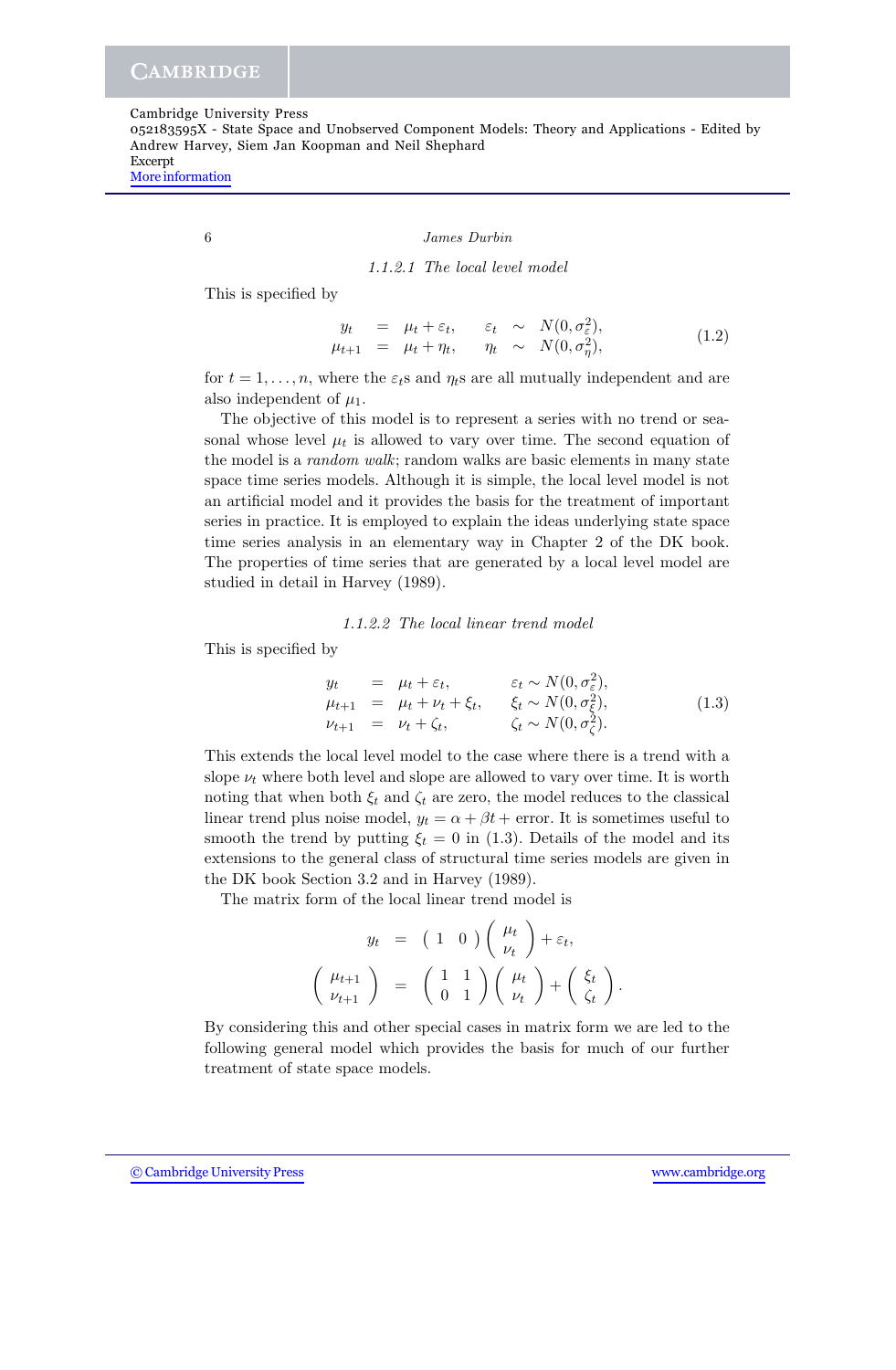052183595X - State Space and Unobserved Component Models: Theory and Applications - Edited by Andrew Harvey, Siem Jan Koopman and Neil Shephard Excerpt

[More information](http://www.cambridge.org/052183595X)

*Introduction to state space time series analysis* 7

*1.1.3 The linear Gaussian state space model*

This has the form

|  | $y_t = Z_t \alpha_t + \varepsilon_t,$       | $\varepsilon_t \sim N(0, H_t),$                   |       |
|--|---------------------------------------------|---------------------------------------------------|-------|
|  | $\alpha_{t+1} = T_t \alpha_t + R_t \eta_t,$ | $\eta_t \sim N(0, Q_t), \qquad t = 1, \ldots, n,$ | (1.4) |
|  | $\alpha_1 \sim N(a_1, P_1).$                |                                                   |       |

Matrices  $Z_t$ ,  $H_t$ ,  $T_t$ ,  $R_t$  and  $Q_t$  are assumed known. Initially,  $a_1$  and  $P_1$  are assumed known; we will consider later what to do when some elements of them are unknown. The  $p \times 1$  vector  $y_t$  is the observation. The unobserved  $m \times 1$  vector  $\alpha_t$  is called the *state*. The disturbances  $\varepsilon_t$  and  $\eta_t$  are independent sequences of independent normal vectors. The matrix  $R_t$ , when it is not the identity, is usually a selection matrix, that is, a matrix whose columns are a subset of the columns of the identity matrix; it is needed when the dimensionality of  $\alpha_t$  is greater than that of the disturbance vector  $\eta_t$ . The first equation is called the *observation equation* and the second equation is called the *state equation*.

The structure of model (1.4) is a natural one for representing the behaviour of many time series as a first approximation. The first equation is a standard multivariate linear regression model whose coefficient vector  $\alpha_t$ varies over time; the development over time of  $\alpha_t$  is determined by the firstorder vector autoregression given in the second equation. The Markovian nature of the model accounts for many of its elegant properties.

In spite of the conceptual simplicity of this model it is highly flexible and has a remarkably wide range of applications to problems in practical time series analysis. I will mention just a few.

- (i) Structural time series models. These are models of the basic form (1.1) where the submodels for the components are chosen to be compatible with the state space form  $(1.4)$ . The local level model and the local linear trend model are simple special cases. The models are sometimes called *dynamic linear models* .
- (ii) ARMA and Box–Jenkins (BJ) ARIMA models. These can be put in state space form as described in the DK book, Section 3.3. This means that ARIMA models can be treated as special cases of state space models. I will make a few remarks at this point on the relative merits of the BJ approach and the state space approach for practical time series analysis.
	- (a) BJ is a 'black box' approach in which the model is determined purely by the data without regard to the structure underlying the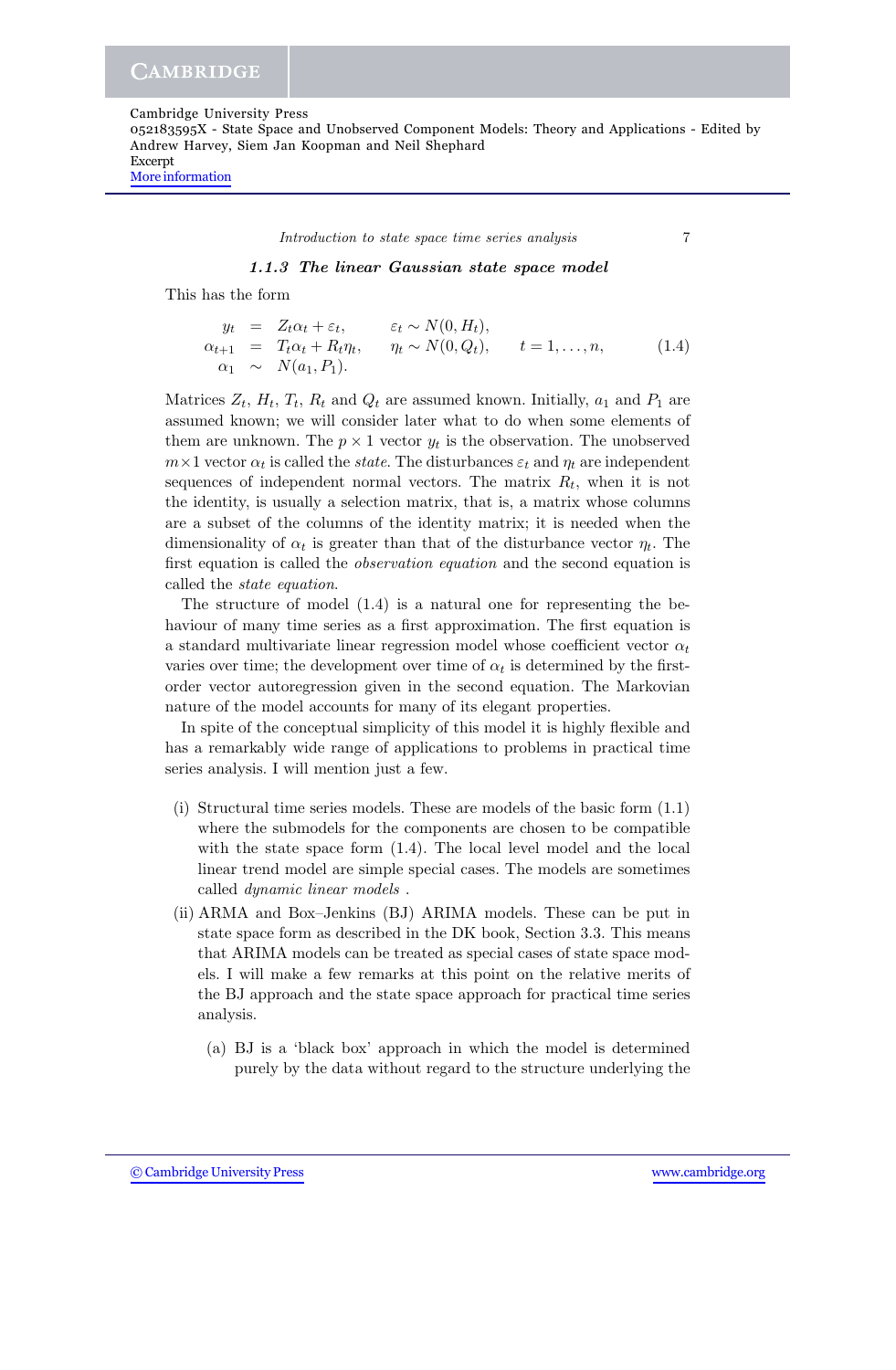052183595X - State Space and Unobserved Component Models: Theory and Applications - Edited by Andrew Harvey, Siem Jan Koopman and Neil Shephard Excerpt

[More information](http://www.cambridge.org/052183595X)

8 *James Durbin*

data, whereas state space fits the data to the structure of the system which generated the data.

- (b) BJ eliminates trend and seasonal by differencing. However, in many cases these components have intrinsic interest and in state space they can be estimated directly. While in BJ estimates can be 'recovered' from the differenced series by maximising the residual mean square, this seems an artificial procedure.
- (c) The BJ identification procedure need not lead to a unique model; in some cases several apparently quite different models can appear to fit the data equally well.
- (d) In BJ it is difficult to handle regression effects, missing observations, calendar effects, multivariate observations and changes in coefficients over time; these are all straightforward in state space.

A fuller discussion of the relative merits of state space and BJ is given in the DK book, Section 3.5. The comparison is strongly in favour of state space.

- (iii) Model (1.4) handles time-varying regression and regression with autocorrelated errors straightforwardly.
- (iv) State space models can deal with problems in spline smoothing in discrete and continuos time on a proper modelling basis in which parameters can be estimated by standard methods, as compared with customary *ad hoc* methods.

## **1.2 Basic theory for state space analysis**

## *1.2.1 Introduction*

In this section we consider the main elements of the methodology required for time series analysis based on the linear Gaussian model (1.4). Let  $Y_t =$  $\{y_1,\ldots,y_t\},\ \ t=1,\ldots,n.$  We will focus on the following items:

- *Kalman filter*. This recursively computes  $a_{t+1} = E(\alpha_{t+1}|Y_t)$  and  $P_{t+1} =$  $Var(\alpha_{t+1}|Y_t)$  for  $t = 1, \ldots, n$ . Since distributions are normal, these quantities specify the distribution of  $\alpha_{t+1}$  given data up to time t.
- *State smoother*. This estimates  $\hat{\alpha}_t = E(\alpha_t | Y_n)$  and  $V_t = \text{Var}(\alpha_t | Y_n)$ and hence the conditional distribution of  $\alpha_t$  given all the observations for  $t=1,\ldots,n.$
- *Simulation smoother*. An algorithm for generating draws from

$$
p(\alpha_1,\ldots,\alpha_n|Y_n).
$$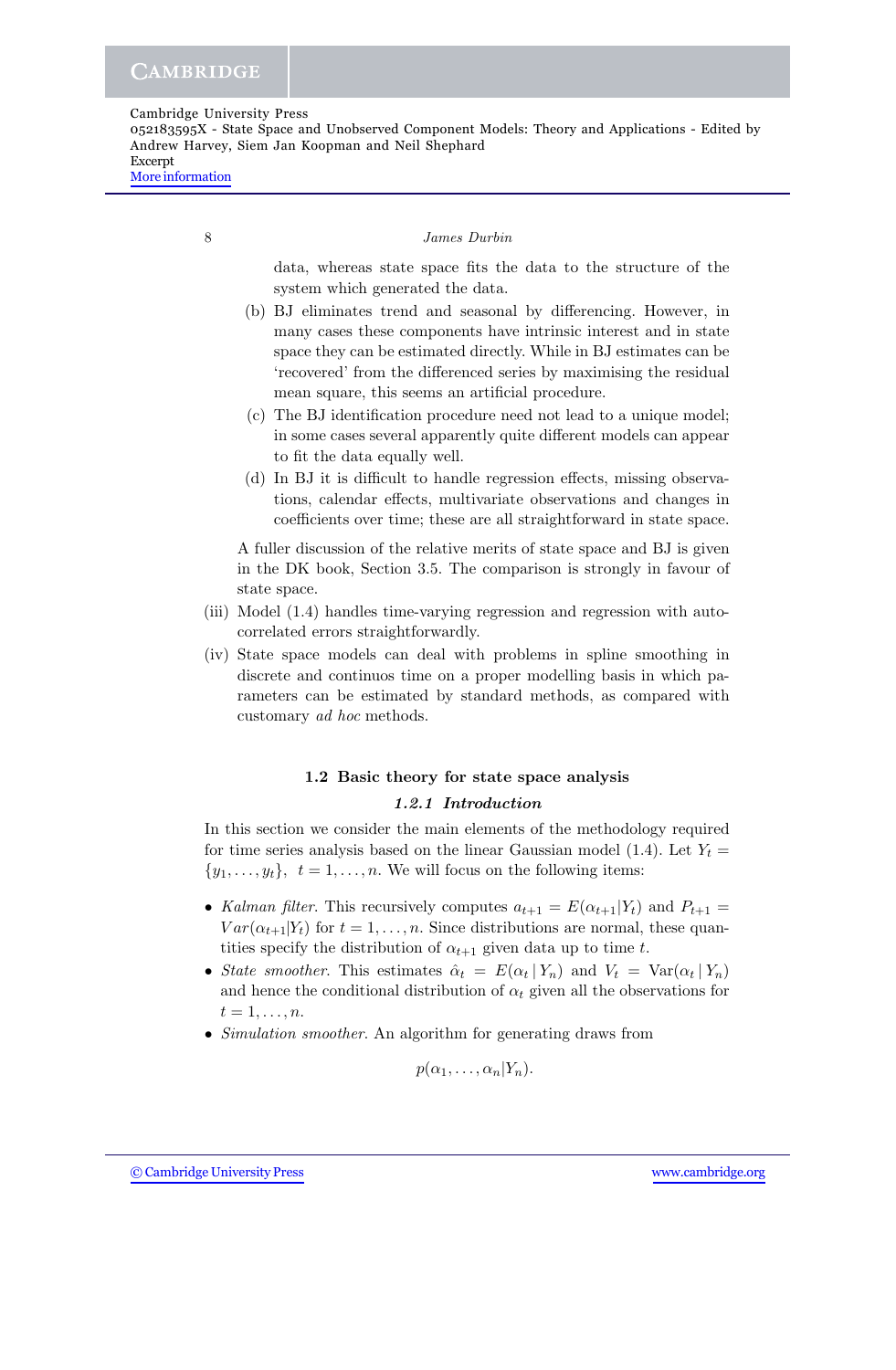052183595X - State Space and Unobserved Component Models: Theory and Applications - Edited by Andrew Harvey, Siem Jan Koopman and Neil Shephard Excerpt

[More information](http://www.cambridge.org/052183595X)

*Introduction to state space time series analysis* 9

This is an essential element in the analysis of non-Gaussian and nonlinear models as described in Section 1.4.

- *Missing observations*. We show that the treatment of missing observations is particularly simple in the state space approach.
- *Forecasting* is simply treated as a special case of missing observations.
- *Initialisation*. This deals with the case where some elements of  $a_1 = E(\alpha_1)$ and  $V_1 = \text{Var}(\alpha_1)$  are unknown.
- *Univariate treatment of multivariate series*. This puts a multivariate model into univariate form, which can simplify substantially the treatment of large complex models.
- *Parameter estimation*. We show that the likelihood function is easily constructed using the Kalman filter.

## *1.2.2 Kalman filter*

We calculate

$$
a_{t+1} = E(\alpha_{t+1}|Y_t), \qquad P_{t+1} = Var(\alpha_{t+1}|Y_t),
$$

by the recursion

$$
v_t = y_t - Z_t a_t,
$$
  
\n
$$
F_t = Z_t P_t Z_t' + H_t,
$$
  
\n
$$
K_t = T_t P_t Z_t' F_t^{-1},
$$
  
\n
$$
L_t = T_t - K_t Z_t,
$$
  
\n
$$
a_{t+1} = T_t a_t + K_t v_t,
$$
  
\n
$$
P_{t+1} = T_t P_t L_t' + R_t Q_t R_t' \qquad t = 1, ..., n,
$$
\n(1.5)

with  $a_1$  and  $P_1$  as the mean vector and the variance matrix of  $\alpha_1$ .

## *1.2.3 State smoother*

We calculate

$$
\hat{\alpha}_t = E(\alpha_t | Y_n), \quad V_t = Var(\alpha_t | Y_n),
$$

by the backwards recursion

$$
r_{t-1} = Z_t' F_t^{-1} v_t + L_t' r_t,
$$
  
\n
$$
N_{t-1} = Z_t' F_t^{-1} Z_t + L_t' N_t L_t,
$$
  
\n
$$
\hat{\alpha}_t = a_t + P_t r_{t-1},
$$
  
\n
$$
V_t = P_t - P_t N_{t-1} P_t \qquad t = n, ..., 1,
$$
\n(1.6)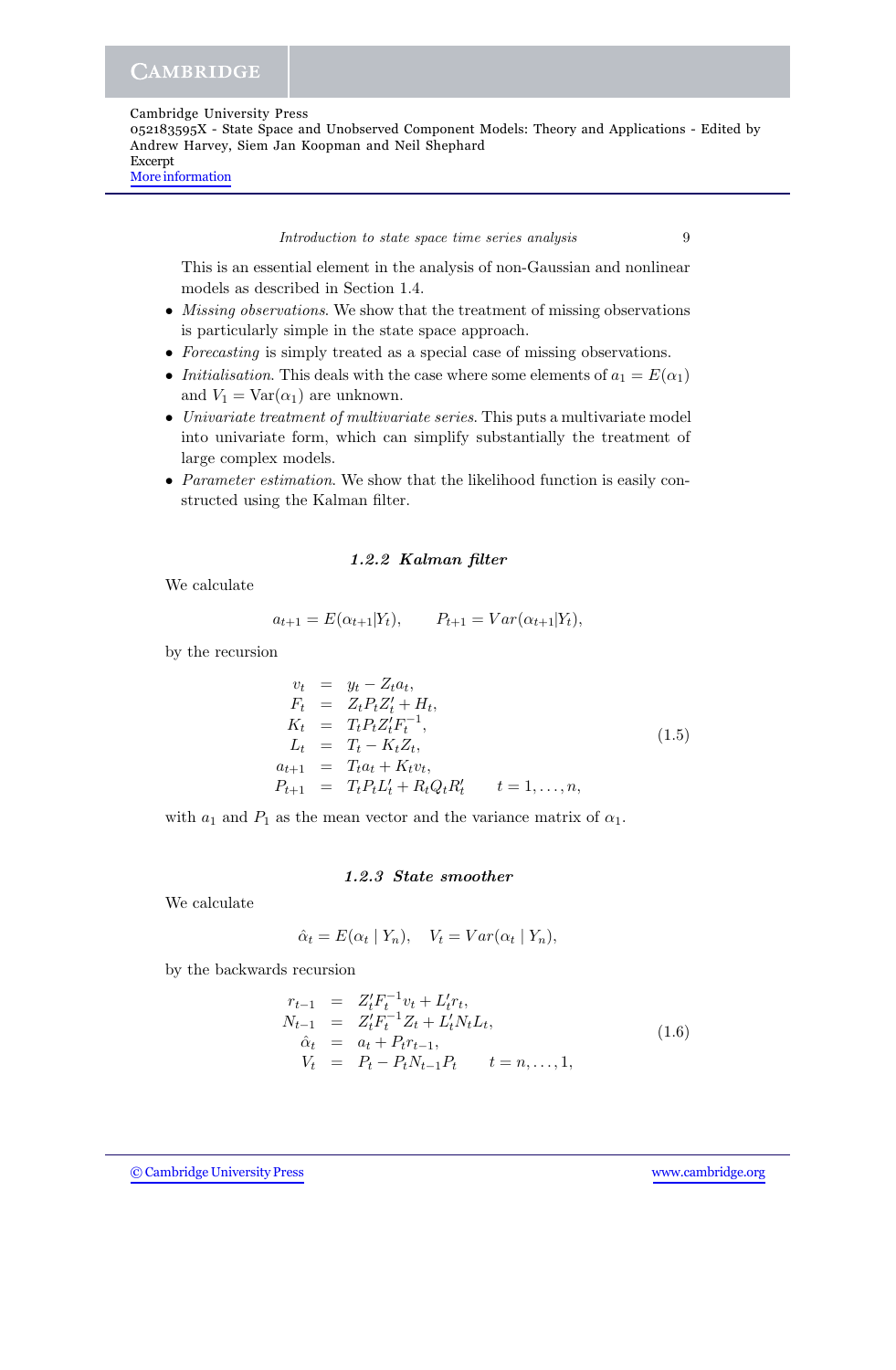052183595X - State Space and Unobserved Component Models: Theory and Applications - Edited by Andrew Harvey, Siem Jan Koopman and Neil Shephard Excerpt

[More information](http://www.cambridge.org/052183595X)

#### 10 *James Durbin*

with  $r_n = 0$  and  $N_n = 0$ . The recursive nature of formulae (1.5) and (1.6), which arises from the Markovian nature of model  $(1.4)$ , implies that calculations based on them are very fast on modern computers.

The proofs of these and many related results in state space theory can be derived very simply by the use of the following elementary lemma in multivariate normal regression theory. Suppose that  $x, y$  and  $z$  are random vectors of arbitrary orders that are jointly normally distributed with means  $\mu_p$  and covariance matrices

$$
\Sigma_{pq} = E[(p - \mu_p)(q - \mu_q)']
$$

for  $p, q = x, y$  and z with  $\mu_z = 0$  and  $\Sigma_{yz} = 0$ . The symbols x, y, z, p and q are employed for convenience and their use here is unrelated to their use in other parts of the paper.

## **Lemma**

$$
E(x|y, z) = E(x|y) + \Sigma_{xz}\Sigma_{zz}^{-1}z,
$$
  
\n
$$
Var(x|y, z) = Var(x|y) - \Sigma_{xz}\Sigma_{zz}^{-1}\Sigma_{xz}.
$$

The proof of this familiar lemma can be obtained straightforwardly from elementary multivariate normal regression theory; see, for example, the DK book Section 2.13 for details. Proofs of the Kalman filter and smoother are given in the DK book, Sections 4.2 and 4.3. The elementary nature of this lemma drives home the point that the theoretical basis of state space analysis is very simple.

## *1.2.4 Simulation smoothing*

A simulation smoother in Gaussian state space time series analysis draws samples from the Gaussian conditional distribution of state or disturbance vectors given the observations. This has proved important in practice for the analysis of non-Gaussian models and for carrying out Bayesian inference. Recently a new technique for implementing this has been proposed by Durbin and Koopman 2002 which is both simple and computationally efficient and which we now describe.

The construction of a simulation smoother for the state vector  $\alpha_t$  is relatively simple given the lemma in Section 1.2.3. Since the state space model (1.4) is linear and Gaussian, the density  $p(\alpha_1,\ldots,\alpha_n|Y_n)$  is multivariate normal. Its variance matrix has the important property that it does not depend upon  $Y_n$ ; this follows immediately from the general result that in a multivariate normal distribution the conditional variance matrix of a